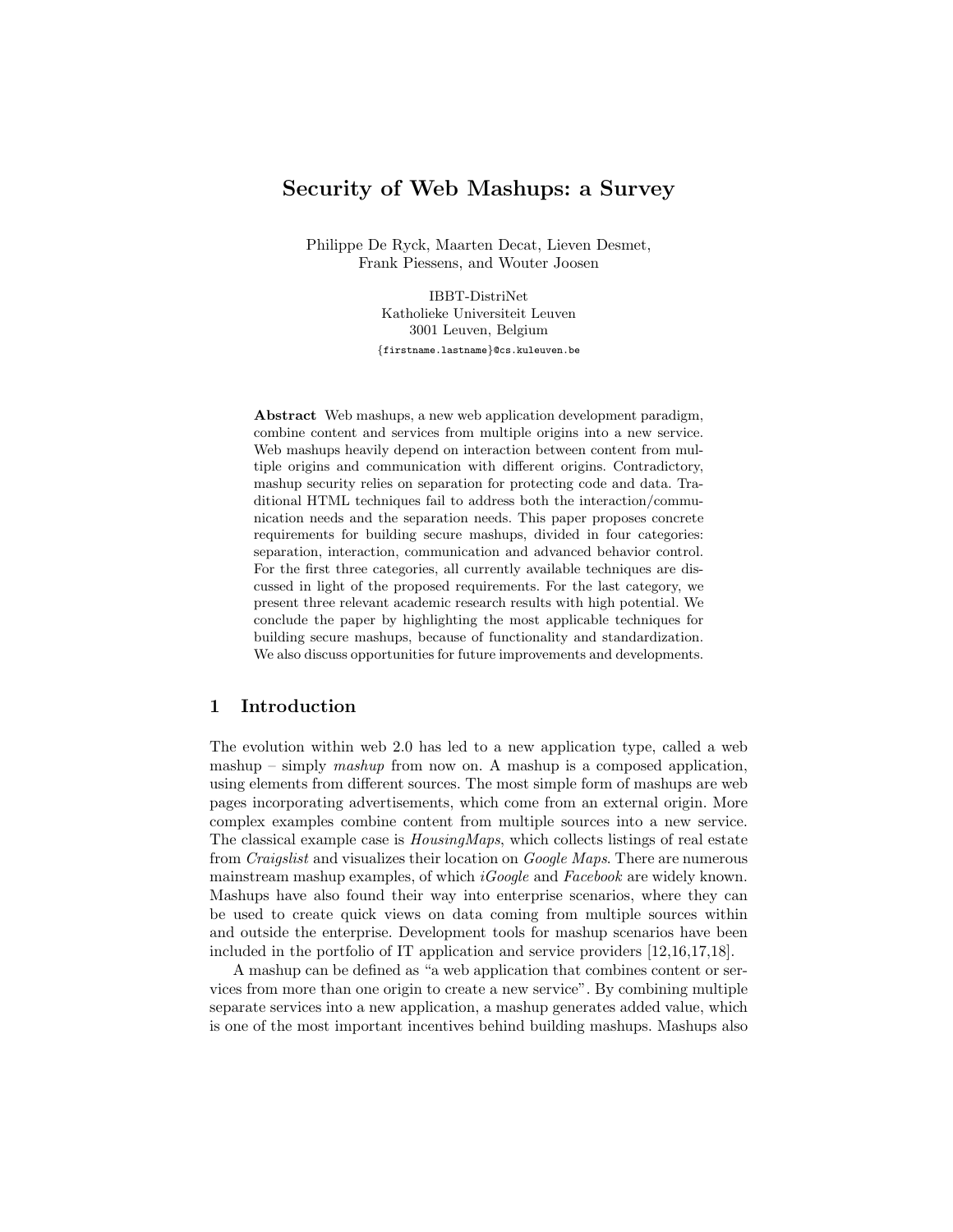succeed in maximizing content reuse, even from services that never intended to produce reusable data. Additionally, mashups are flexible and lightweight applications, since they merely gather and combine information, thus do not need complex application logic. These three advantages have driven the growth of mashups, which has led to the need of support for strong security requirements.

The discussion of the security requirements will become more concrete if applied to an example application: a financial mashup, which provides integrated access to your financial and stock information. The mashup contains a component from your bank, an advising component from a brokerage firm and an advertising component. The bank and brokerage component need to interact, to provide relevant advice regarding your stock portfolio and interests; the brokerage and banking component provide the advertising component with keywords about your financial habits, so that you receive targeted advertisements. The bank component and brokerage component need to communicate with the servers of their firm, to retrieve the most recent information. The advertising component needs to communicate with servers from multiple advertising firms, to retrieve relevant advertisements.

A first contribution of this paper is the concrete definition of the security requirements for mashup applications, which can be used to examine existing security mechanisms. Second, we contribute a detailed overview of the current state-of-practice and adopted state-of-the-art concerning mashup security techniques. Third, we highlight a few important academic results, as well as discuss potential future improvements and developments to enhance support for the mashup security requirements.

In the remainder of this paper, we will specify the security requirements for mashups (Section 2), followed by a detailed overview of the currently available techniques (Section 3, 4 and 5). We also discuss a few promising state-of-the-art techniques, which can contribute to the future of mashup security (Section 6). We conclude the paper in Section 7 with an overview of the presented techniques and their capabilities, as well as a detailed discussion of potential future improvements or evolutions of mashup security mechanisms.

# 2 Problems with Mashup Security

Examining the security requirements for mashups has led to the specification of four specific categories, of which the security-specific requirements have been determined. The following overview discusses these categories and requirements, which will be used to discuss existing security mechanisms.

- C1. Separation Components need to be separated from each other, to ensure the following security properties:
	- a. DOM: ensures that the component's part of the DOM tree is separated from other components.
	- b. Script: ensures that the component's scripts can not be influenced by other components.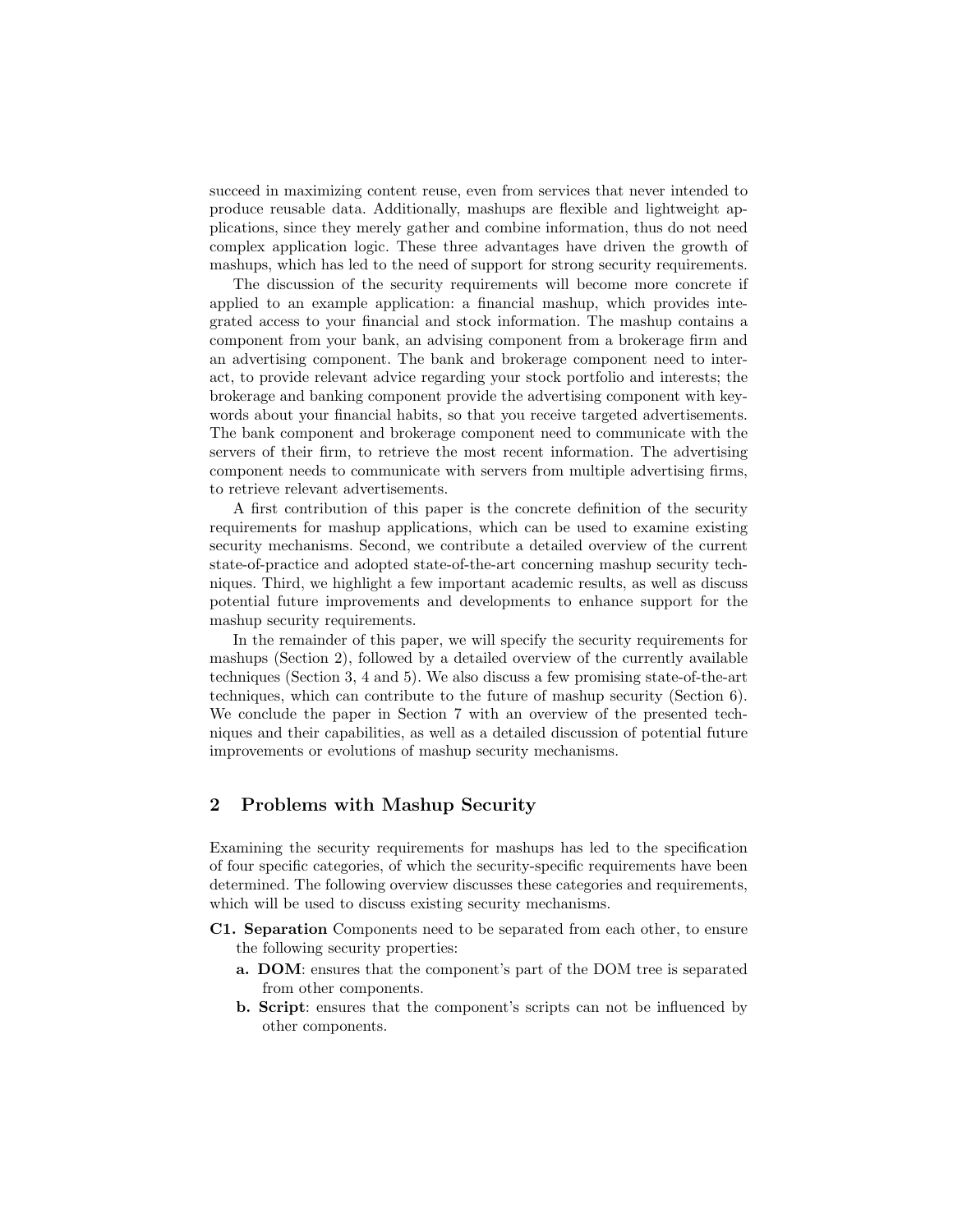- c. Applicable in same domain: ensures that the separation techniques can also be applied to different components belonging to the same domain.
- C2. Interaction Regardless of their separation, a component requires interaction with other components and the host page. This interaction is subject to the following requirements:
	- a. Confidentiality: ensures that sensitive information can not be stolen from interactions between components.
	- b. Integrity: ensures that the contents of an interaction can not be modified without the knowledge of the interacting components.
	- c. Mutual authentication: ensures that the interacting components can establish who they are interacting with.
- C3. Communication Components need to be able to communicate with the mashup provider, as well as with other parties. This requires the following properties:
	- a. Cross-domain: components should be able to communicate with other origins than the origin to which they belong.
	- b. Authentication: a service receiving messages should be able to identify the origin of the message.
- C4. Behavior Control Control over specific behavior of components is needed to selectively allow or disallow specific functionality. This category is currently state-of-the-art and too broad to grasp in a few categories.

Currently, mashup security is based on the de facto security policy of the web: the Same Origin Policy (SOP) [34]. The SOP states that scripts from one origin should not be able to access content from other origins. This prevents scripts from stealing data, cookies or login credentials from other sites. Additionally to the SOP, browsers also apply a frame navigation policy, which restricts the navigation of frames to its descendants [3].

The security provided by the traditional mechanisms for building mashups relies on the application of these browser security policies. Loading components from different origins in Iframes causes them to be separated by the SOP. Using script inclusion causes the script to be loaded in the protection domain of the including page, which is a straightforward way to achieve interaction between components. Communication with the origin of the page containing the script can be achieved using the XHR object of the JavaScript language.

These traditional mechanisms have led to two different approaches for building mashups: server-side composition and client-side composition (Figure 1). The former combines the entire mashup at the server side and serves it as a whole to the client, while the latter provides a template to the client, which retrieves all pieces separately and composes the mashup at the client side, conform to the provided template. The difference between both approaches is fading as hybrid models are being used, where separate components and pre-composed content are combined. In either model, there are no significant technical challenges. The responsibility for security always lies with the mashup integrator, taking into account the security requirements of the different components and their stakeholders.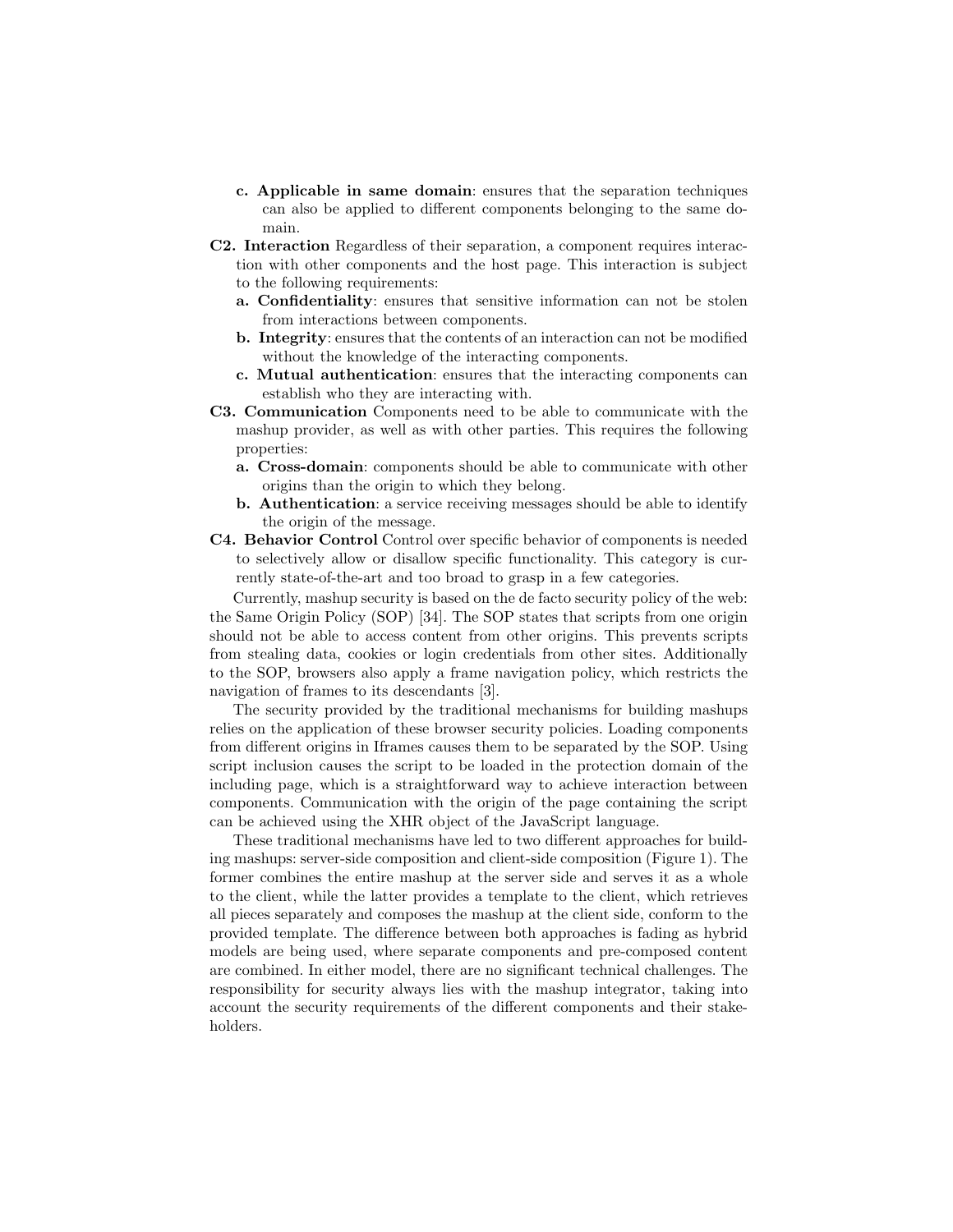

Figure 1. Server-side mashup (left) and client-side mashup (right).

Examining the traditional techniques in the light of the previously proposed security requirements yields some interesting results. Iframes offer full separation between different origins, but not within the same origin, and provide no interaction between components. Script inclusion offers no separation at all, but provides full interaction. This interaction is not authenticated, nor can confidentiality or integrity be ensured. As far as communication is concerned, XHR does not offer any cross-domain communication. These results show the pressing need for secure techniques to enable separation while still allowing secure interaction, as well as secure communication. Additionally, providing behavior control for components will only strengthen the security of mashups.

In the following sections, we provide a detailed discussion of both state-ofpractice and state-of-the-art in mashup security. Section 3 focuses on specific techniques enabling separation and providing interaction. Section 4 presents techniques that enable the isolation of JavaScript modules within the same execution environment. Section 5 discusses techniques which help to achieve communication with remote parties. In Section 6, we discuss state-of-the-art academic research that supports fine-grained control over specific security-related aspects.

# 3 Separation and Interaction

The security requirements demand stronger separation guarantees, but also require the possibility of interaction between separated components. In this section we discuss several techniques which approach this problem on a document basis. Script-based solutions are discussed in the next section.

The solutions proposed here use three different points of view to address the needed security requirements: (i) leverage existing separation mechanisms and provide controlled interaction (Subspace, Fragment Identifier Messaging and postMessage), (ii) strengthen the existing separation mechanisms, while preserving interaction (module tag and sandbox attribute), and (iii) start from scratch, while honoring the already existing legacy by ensuring some form of backwards compatibility (MashupOS and OMash).

#### 3.1 Subspace

Subspace [19] enables interaction across the boundaries of an iframe, using a shared JavaScript object and relying on domain relaxation. In a nutshell (Fig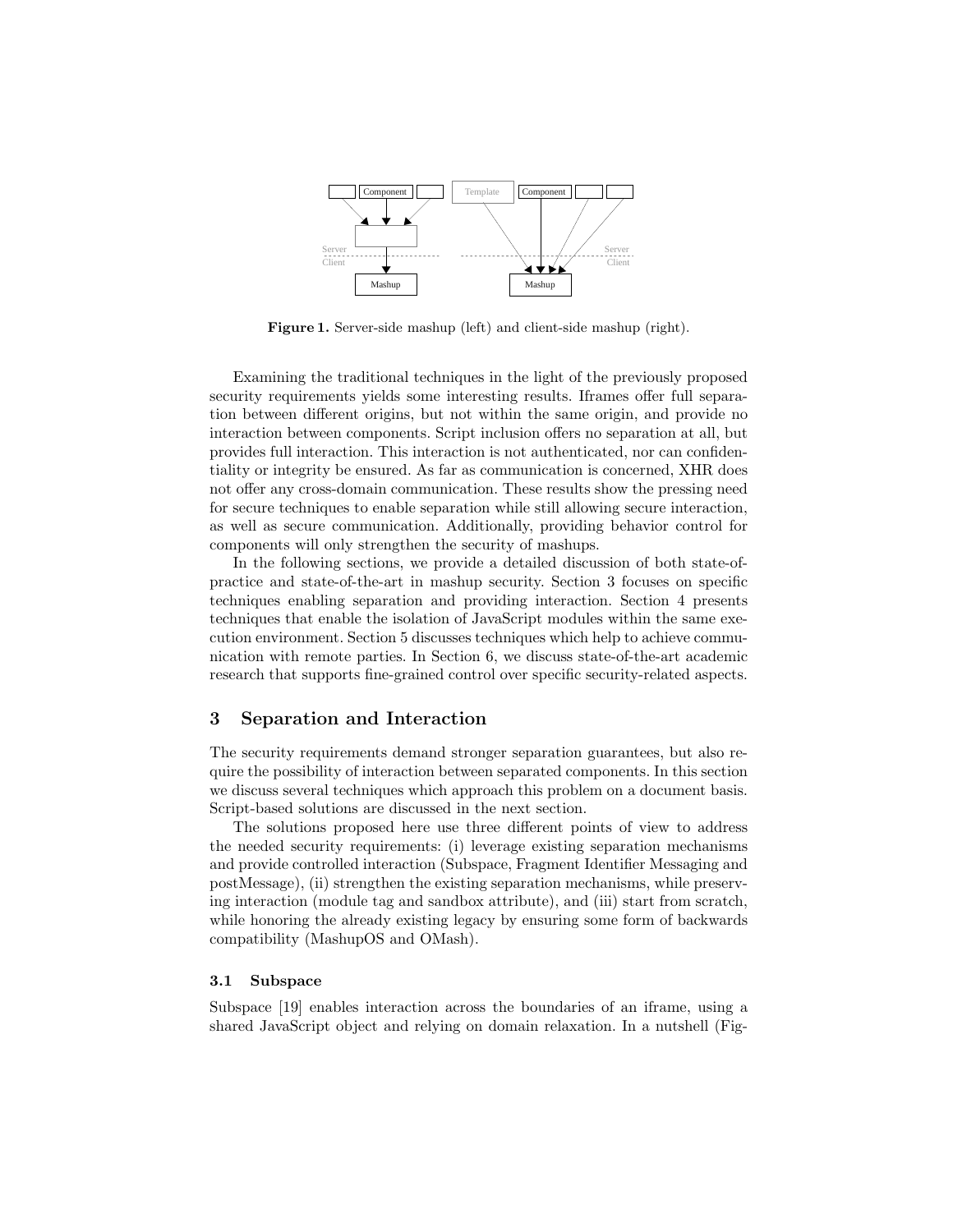ure 2), a JavaScript object is created by frame A and shared with a nested intermediate iframe of the same domain (B). This intermediate iframe has a nested frame belonging to the component (C), which needs to obtain the JavaScript object to enable interaction. This is achieved by having both frames B and C relax their domain, so the JavaScript object can be shared. Interaction is now possible using the shared JavaScript object. More complex scenarios, involving multiple components and origins, are also supported.



Figure 2. Subspace: initial setup (left) and after domain relaxation (right) (Source: [19]).

Subspace effectively enables interaction between frames, even with the restrictions imposed by the SOP. albeit with a few disadvantages. Apart from the fairly expensive setup phase, the burden of subdomain management for each component is another disadvantage of Subspace.

The security requirements for separation are addressed by the use of iframes. As for the security requirements regarding interaction, Subspace achieves confidentiality and integrity, as long as the shared objects are protected. Mutual authentication is inherent to the owners of the shared object, which are determined during the setup phase.

#### 3.2 Fragment Identifier Messaging

Fragment Identifier Messaging (FIM) [3], also known as Iframe Cross-Domain Communication [10,31], builds a communication channel based on frame navigation. If the URL of a frame is set, but only the fragment<sup>1</sup> changes, the page is not reloaded. This allows JavaScript within the page to read this fragment, thus providing a one-way channel. Two-way interaction can be achieved using nested frames.

Even though FIM enables interaction without violating the browser's security policies, it is not a designed interaction channel. This brings a few disadvantages, such as a restricted message length, the lack of a notification system for new messages or the fact that messages can easily be overwritten.

Compared to the proposed security requirements, FIM is dependent on the use of iframes for separation. In terms of the security requirements for interaction, FIM does achieve confidentiality, since the browser's security policies prevent the frame location to be read by other origins. Integrity is also preserved,

<sup>&</sup>lt;sup>1</sup> The part of a URL after the  $#$  symbol, used to navigate to an anchor within the page.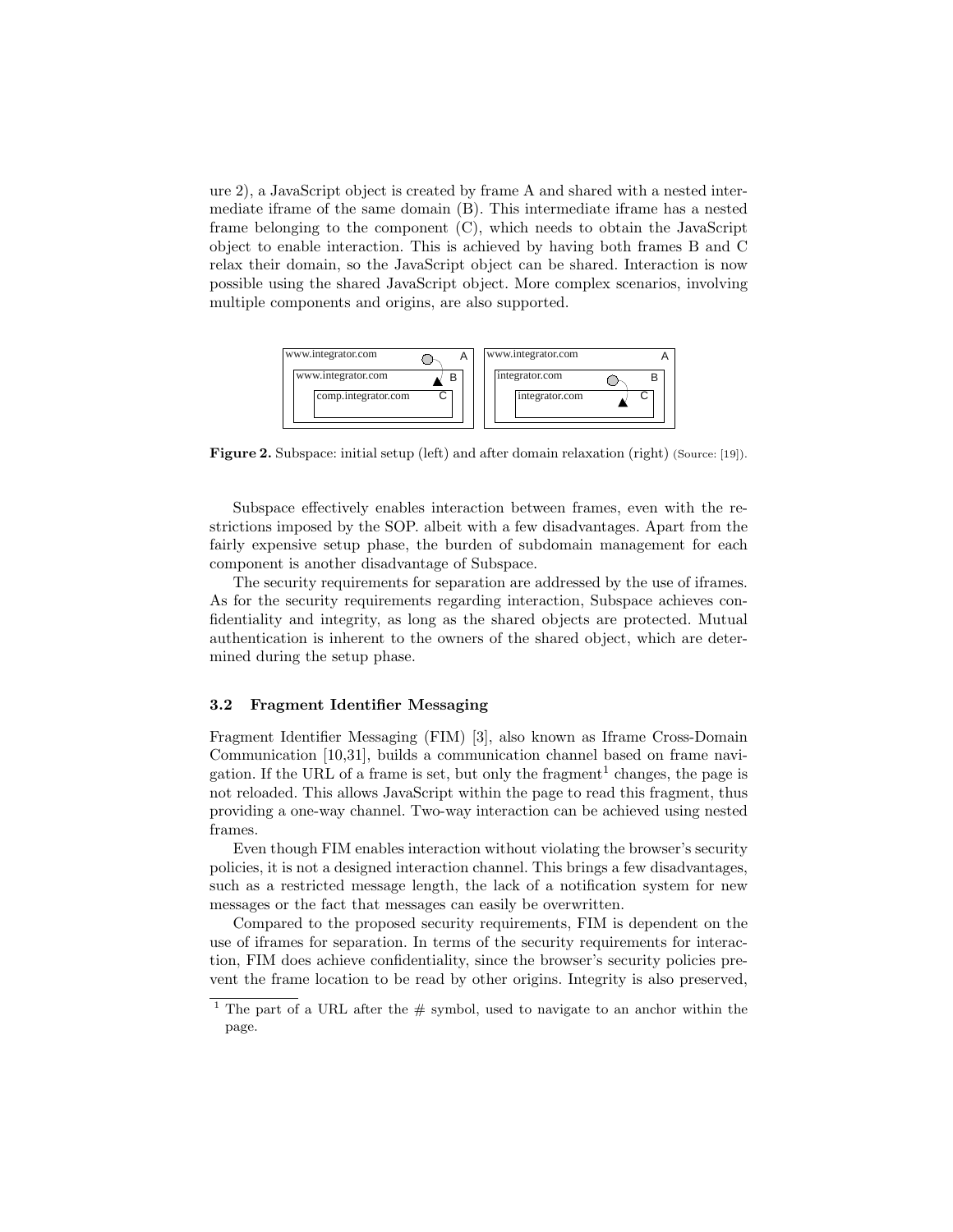since the frame's location can only be overwritten as a whole, so no fragment can be partially modified. Mutual authentication is not available, since the sender of a message is not known, but an authentication mechanism can be implemented.

The issues with FIM can be addressed, as is shown by component framework SMash [7], the OpenAjax Hub [28], OMOS [35] and the Microsoft API for using FIM [31].

### 3.3 PostMessage

PostMessage is an extension of the browser API, providing a designed interaction channel between frames [14]. The specification introduces a new DOM event, message, which is fired if messages are received, as well as an API function that can be used to send messages to a frame, postMessage(). When sending a message, the destination origin has to be specified, which is validated by the browser upon message delivery [3]. For received messages, the browser provides the origin of the sender as part of the message object.

PostMessage is an improved version of FIM and addresses specific issues. Similar to FIM, the separation requirements are met by the underlying use of iframes. When compared to the security requirements for enabling interaction, postMessage does achieve confidentiality and integrity. Mutual authentication is also supported on the level of domains: the browser checks the destination when sending a message and the receiver can check the origin of a message.

PostMessage is part of the HTML5 standard, which is currently still a draft [13]. Nonetheless, postMessage is already supported by major browsers. It can also be used to replace FIM, as will be done in SMash [7] and the OpenAjax Hub [28].

#### 3.4 Module tag

The module tag allows content separation in modules, which are only accessible through a message-passing interface for sending and receiving messages [5]. This message-passing interface is restricted to the JSON format, to prevent security issues through the leaking of JavaScript objects. Additionally, the module tag assigns a unique origin to each module, thus effectively enabling separation between multiple components from the same origin.

Compared to the security requirements for separation and interaction, the module tag effectively separates components from each other. Separation is enforced within the same domain, both for scripts as DOM elements. As for interaction between modules, confidentiality and integrity are achieved by the separation of internal state. Mutual authentication is not achieved, since there is no authentication of the sender, but can be implemented.

The module tag is not implemented by major browser vendors and is, as far as we know, not used in practice. It does however provide valuable insights and inspiration for the design of other standardized solutions, such as the sandbox attribute, discussed next.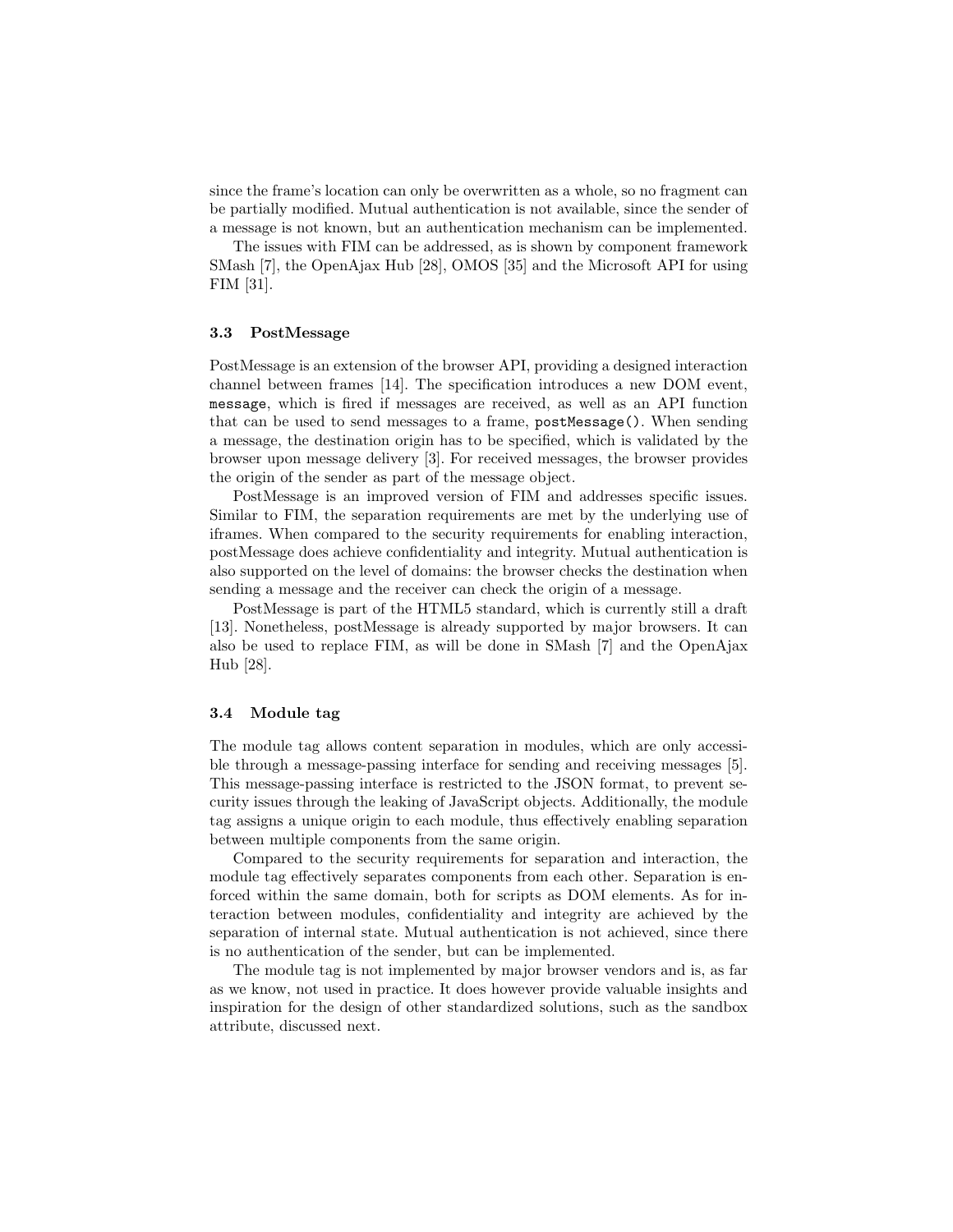#### 3.5 Sandbox attribute

The sandbox attribute [15] is an extension of the iframe tag and augments the origin-based separation of iframes. The sandbox attribute imposes a set of restrictions, such as assigning a unique origin to the content, preventing scripts or browser plugins to run or preventing forms from being submitted. These restrictions, except for running plugins, can be relaxed by specifically allowing them when specifying the attribute.

Within the separation category, the sandbox attribute achieves all three security requirements. The interaction requirements are achieved by the chosen interaction technique. This can be any interaction technique available for iframes, but the standardized postMessage is a favorite, with one caveat: if a component is assigned a unique origin, the postMessage-origin is set to a globally unique identifier for outgoing messages. This may be problematic to achieve mutual authentication with sandboxed components.

The sandbox attribute is part of HTML5, which is currently a draft [13]. Major browsers are starting to support the sandbox attribute though, with Chromium/Chrome taking the lead.

#### 3.6 MashupOS

MashupOS [33] arguments the need for additional trust levels within a mashup. Next to the "no trust" provided by iframes, known as isolated content, and "full trust" provided by script inclusion, known as open content, they propose accesscontrolled content, which provides separation with the possibility of messagepassing across domains, and unauthorized content, which can not assume any privileges associated with a domain, such as authentication credentials or origins.

Technically, these levels of trust are achieved by introducing new HTML tags. These tags do not only provide separation and interaction, but also enable the separation of physical resources, which is out of scope here. MashupOS also provides a way for modules to expose a specific API.

Mapping MashupOS to the proposed security requirements is not easy, because there are multiple levels of trust. Using the different levels of trust, Mashup-OS is able to provide strong separation for both DOM elements and scripts. Separation within the same origin is dependent on the technique used (e.g. unauthorized content is not associated with a domain). As for interaction, confidentiality and integrity can be ensured using the provided API specification mechanism, but no support for mutual authentication is provided. This can however be implemented on top of the provided interaction mechanism.

MashupOS is not implemented in a major browser, but the four trust levels can be simulated using iframes and postMessage. MashupOS also serves a valuable role in the research on mashups.

#### 3.7 OMash

A totally different approach is taken by OMash [4], where web pages are represented as objects, which have public interfaces for interaction. Such an object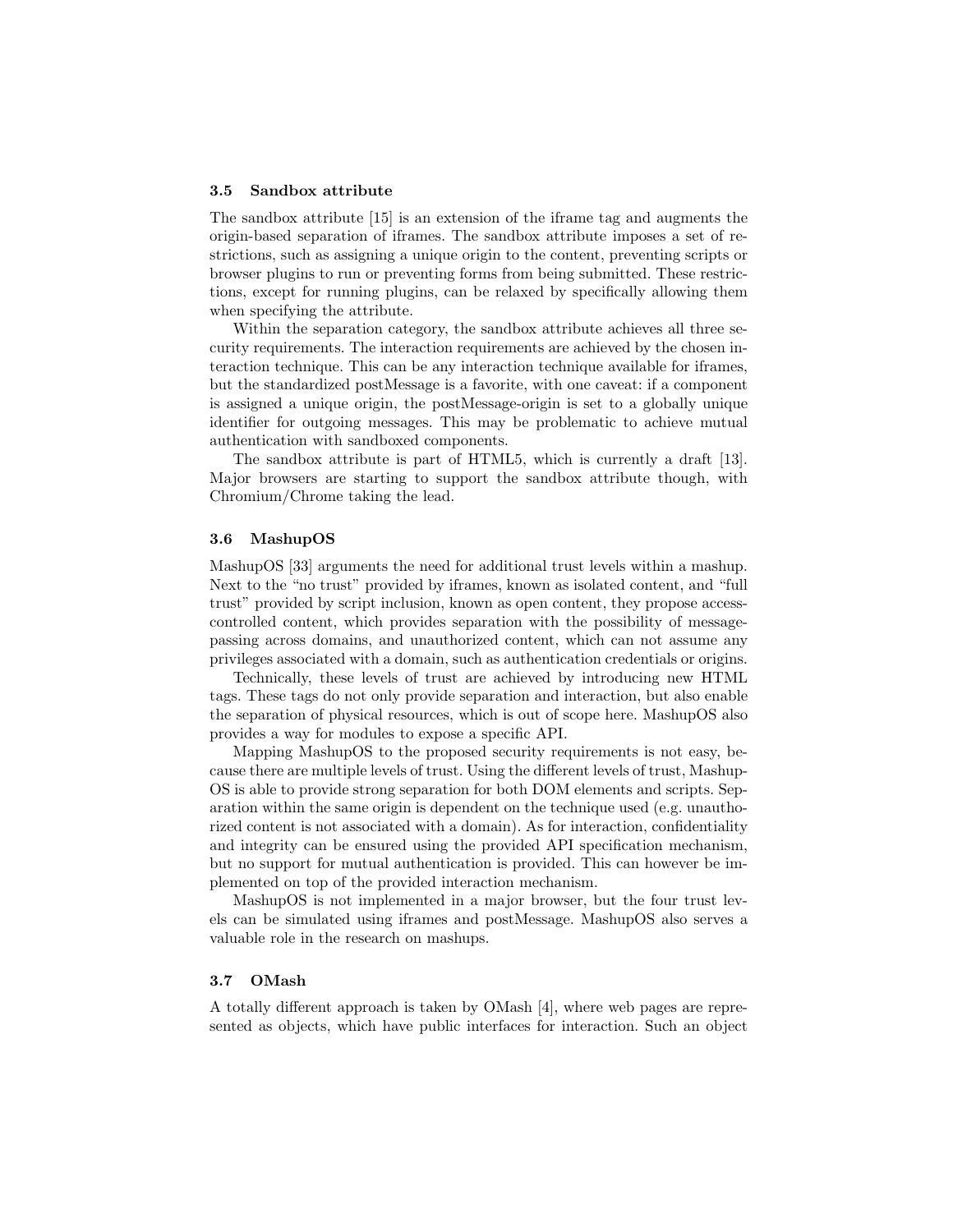encapsulates the internal state of a web page, including associated resources such as cookies or authentication credentials. By separating pages, using an object representation, OMash eliminates the need for the SOP. Resource sharing is done by passing the needed resources between objects, but only if they can be safely shared (e.g. session cookies are shared when a link within a site is followed).

OMash satisfies the separation requirements, since DOM objects and scripts belong to an object's private data. Since all objects are separated, OMash also supports separation within the same origin. Interaction is possible using the exposed interfaces, which provide confidentiality and integrity. Mutual authentication is not inherently present, but can be implemented using shared secrets.

OMash is not adopted by any major browser vendor, but is available as a prototype implementation.

## 4 Script Isolation

Script isolation techniques leverage the interaction possibilities present in a script environment, and try to introduce separation between different components. The general approach is restricting JavaScript to a subset, which adheres to the object-capability security model. This security model is based on the fact that separated objects have no capabilities and can only achieve capabilities on an object if they are handed a reference to that object. For example, if an object in the language has no reference to the Image object, it can not construct new images. By giving it a reference to the Image object, it obtains the capability to create images.

The three techniques presented here, i.e. ADsafe, Facebook JavaScript and Caja, follow this object-capability security model, thus achieving component separation, regardless of domain. Separation for DOM elements and built-in script objects is achieved using subset restrictions and run-time control over specific operations, such as DOM access. The isolated modules can interact using explicitly shared objects, which offer confidentiality and integrity. Mutual authentication can be implemented if desired.

#### 4.1 ADsafe

The ADsafe subset [6] is aimed at putting guest code, such as advertisements, in a web page, without suffering security consequences. This is achieved by restricting scripts to a safe subset of JavaScript. Safe interaction with their environment, such as the DOM tree, is possible using a provided ADSAFE object.

ADsafe is not an active protection mechanism, but is enforced using a static code verification tool. This tool can determine whether a script adheres to the ADsafe subset or not, but will not actively rewrite code. Next to preventing access to the global object or well-known insecure language features, such as eval or with, ADsafe also prohibits the use of this, since it has subtle properties that can be used to obtain a reference to the global object.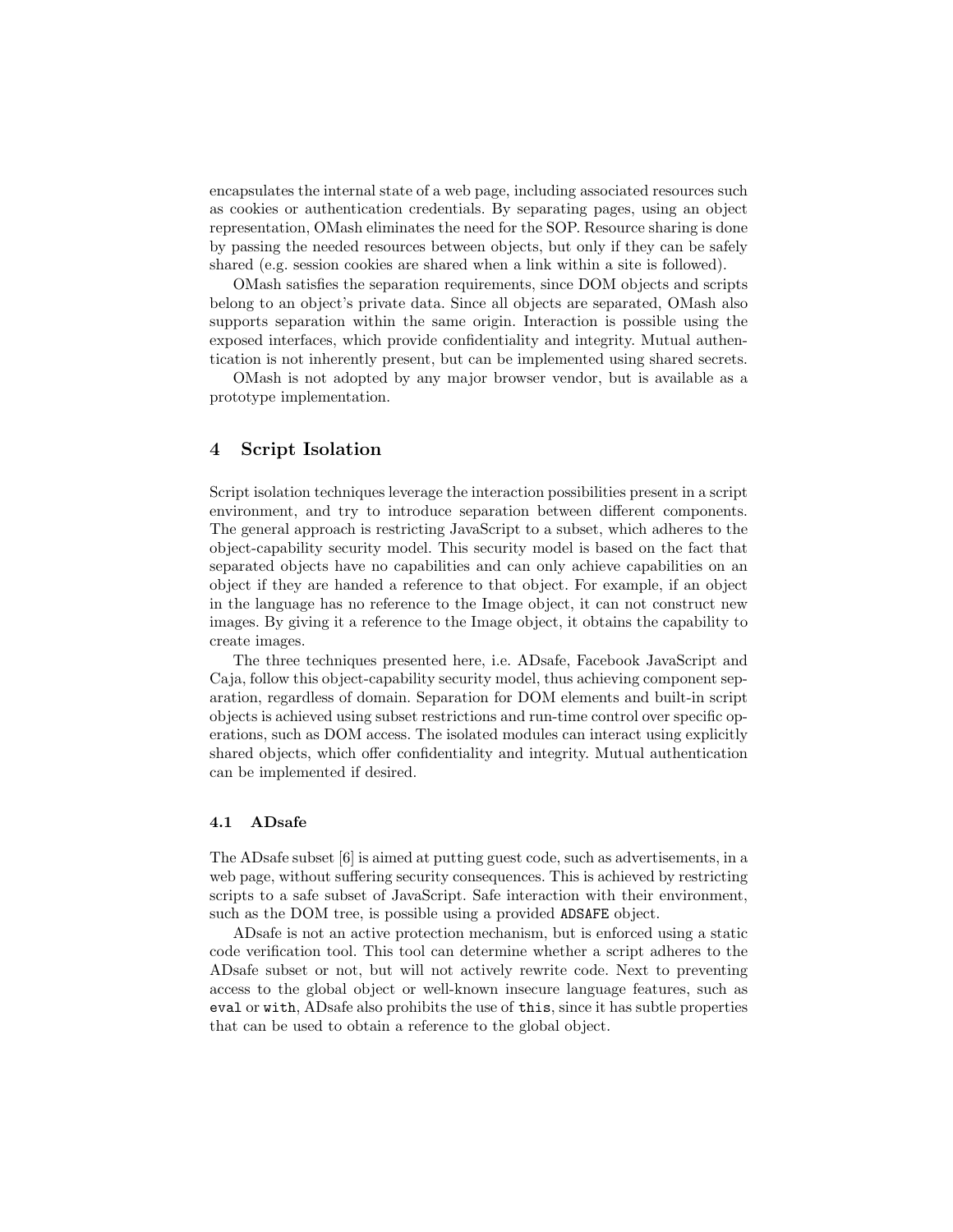In recent research on the security of JavaScript subsets, specific issues with ADsafe have been discovered [23]. These issues are minor design oversights, which do not break the fundamental model of the language. Continued formal verification is needed to prove that the ADsafe language fully adheres to the objectcapability security model.

### 4.2 Facebook JavaScript

Facebook, the social networking site, supports an extension model based on applications, which are developed by external parties. To ensure the safe incorporation, Facebook provides Facebook JavaScript (FBJS) [11], which is a secure JavaSript subset. FBJS is an active protection mechanism, which applies a rewriting process to normal JavaScript. This rewriting process includes rewriting variable and function names to a unique namespace, as well as defining Facebook-specific DOM objects, which do not implement insecure features. Remote communication is available through an Ajax object, which uses a server-side proxy to retrieve cross-domain content. More importantly, this retrieved content is rewritten to FBJS, to ensure continuous protection.

The major advantage of the approach taken by Facebook is the active protection mechanism, which allows the dynamic addition of content. This is particularly useful in mashup applications. The disadvantage however is that every request needs to go through the Facebook servers, which might not be feasible for each integrator.

Recent research on the security of JavaScript subsets has also identified issues with FBJS [23]. These issues do not have an impact on the fundamental model of the language, and can be further eliminated using strong formal models.

### 4.3 Caja

Caja [27], a safe JavaScript subset designed by Google, takes a similar approach to FBJS. It analyzes JavaScript to detect subset violations and it rewrites the code to create isolated modules, as well as to mediate DOM access. Caja is a fairly flexible subset, since it allows the use of this, albeit in a limited way. Caja does more than subsetting JavaScript, it also introduces a new feature: frozen objects. Frozen objects can not be changed, which makes them ideal for information sharing between components. Objects in the default global environment are automatically frozen.

An advantage of the way Caja is introduced is that it is aimed at supporting existing scripts, with some exceptions such as eval or with. This allows a gradual transition towards the Caja subset. Underneath, a second subset is defined, named Cajita. Cajita can be considered "Caja without this", since this is considered a dangerous and unnecessary language feature. Cajita is meant to be the subset for writing new applications, while Caja is meant to be backwards compatible with current applications. Similar to FBJS, a server-side rewrite process ensures continuous protection of dynamic code.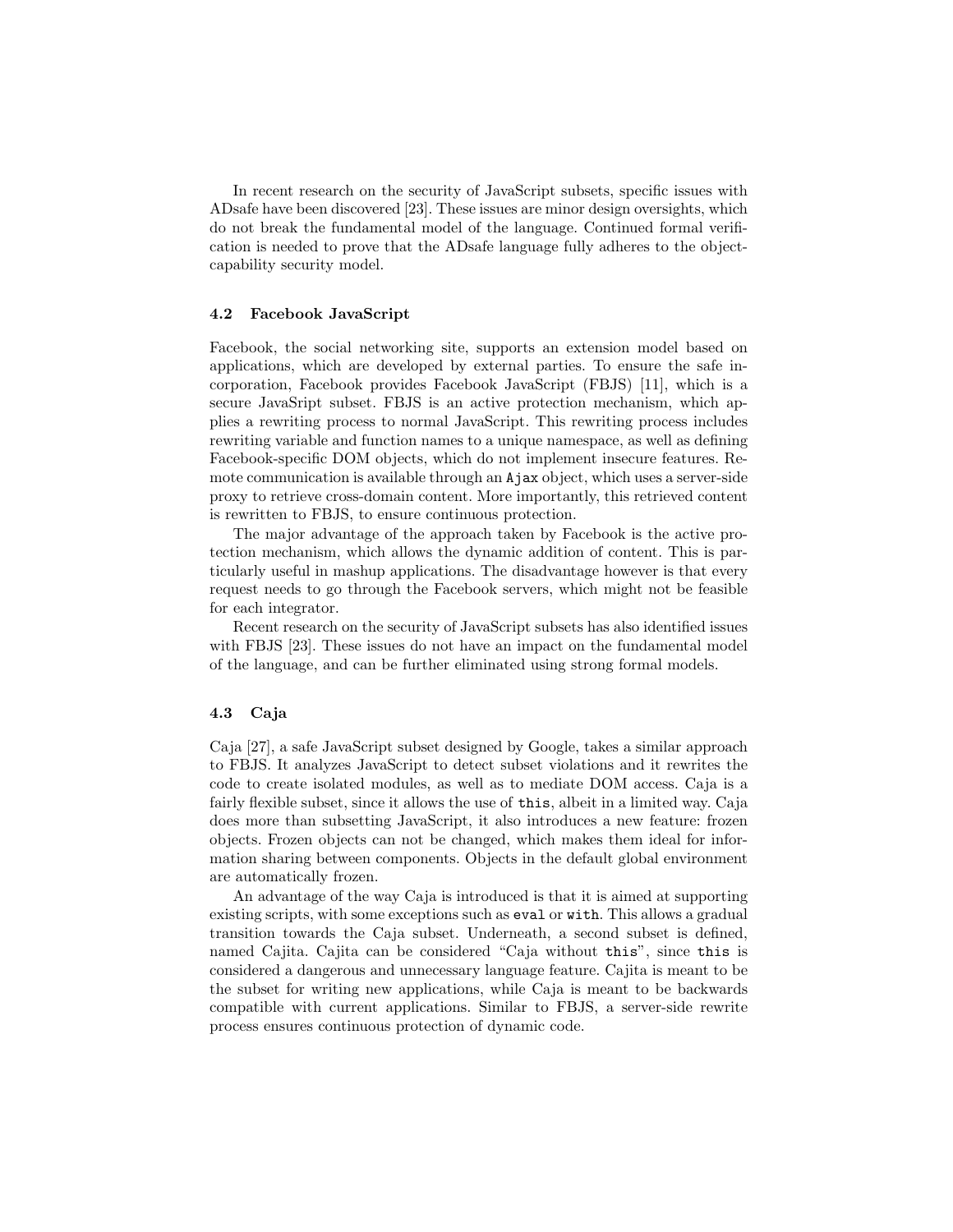Recent research on the security of JavaScript subsets has been able to prove that a subset based on Caja is capability safe [22]. This important result shows that a JavaScript subset can adhere to an object-capability security model, and can thus be used to achieve the proposed security requirements.

Caja is currently used by several OpenSocial gadget integrators, such as Yahoo! Application Platform, Shindig, iGoogle, Code Wiki and Orkut.

# 5 Communication

In this section, we discuss several techniques to achieve cross-domain communication. These techniques are mostly workarounds, to enable communication under the restrictions of the SOP. The last technique, i.e. cross-origin resource sharing, is designed to extend the SOP to allow safe, controlled cross-domain communication.

#### 5.1 XMLHttpRequest Proxies

XHR does not allow cross-domain requests, a restriction that can be circumvented by providing a server-side proxy within the origin of the page initiating the request. The proxy receives a request for some content, retrieves it and sends it back to the requesting page. This solution is elegant in the sense that it allows the client-side implementation to use XHR, the standardized communication mechanism. The solution lacks elegance however in the fine details, such as the difficulty in handling authentication credentials of the remote site, where the information needs to be retrieved from. Another disadvantage is the fact that every component provider needs to provide a proxy. Furthermore, this proxy has to be fully trusted by the client, since it can manipulate both request and response.

When compared against the proposed security requirements, this solution does offer cross-domain communication, but offers no authentication. Even when an authentication mechanism is implemented on top of this communication channel, the proxy effectively acts as a man in the middle, which makes the authentication process untrustworthy.

This technique is currently used by Facebook JavaScript and iGoogle.

# 5.2 Script Communication

Scripts can be included from any origin, but their content is included in the protection domain of the page that includes it. Furthermore, the page does not get access to the contents of the received script file, which is executed immediately. This does not prevent the use of script inclusion as a communication channel: outgoing information is embedded using GET parameters and incoming information is encoded as JavaScript code. This code can be anything, but will most likely be JSON data.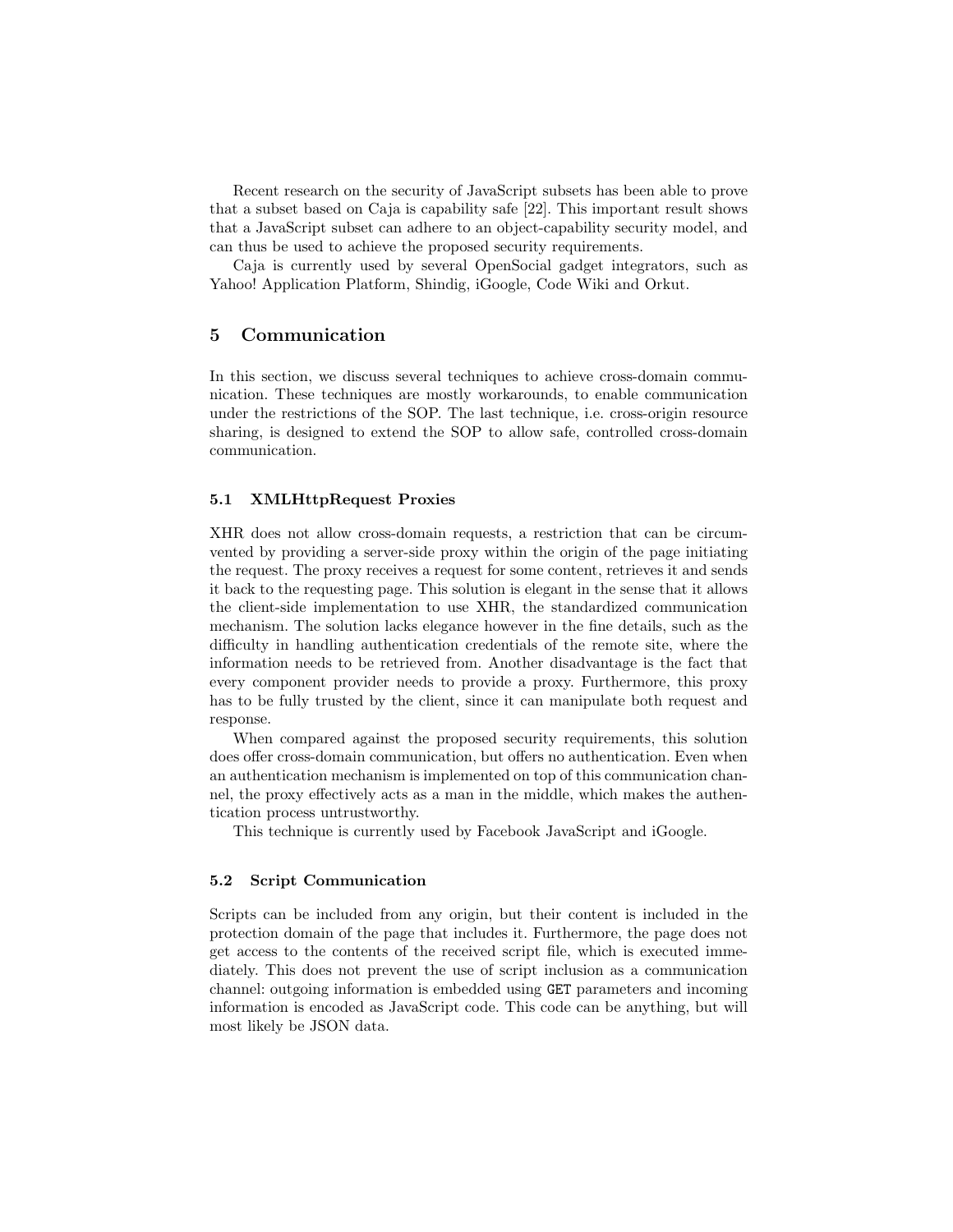This technique achieves cross-domain communication, but can not guarantee any authentication. Depending on the degree of separation between the components, an authentication mechanism may be implemented on top of this channel. A major issue with this technique however is the fact that the response has full privileges within the requesting page. This means that if an attacker can manipulate the response, the whole requesting page is vulnerable to attack.

This technique is used in practice, for instance in Google's mail service, Gmail.

#### 5.3 Using Browser Plugins

By interacting with browser plugins, such as Flash or Java, cross-domain communication can be achieved. These plugins are not bound to the SOP of the browser and are free to implement their own policy. The implemented policies resemble the SOP of the browser, with some exceptions [34]. The origin to which the plugin is bound is typically the origin where it was downloaded from, not the origin of the including document. One noteworthy extension to the SOP of the browser is that Flash and Java, among others, use a cross-domain policy file (called  $\cosh(x) = \ln(1)$ , which is used to selectively allow cross-domain requests. This policy file is created and served by the destination of a cross-domain request and identifies the origins where the request can come from. The plugin checks this policy file before executing a cross-domain request.

The use of browser plugins enables cross-domain communication and offers more fine-grained controls that other techniques do. Authentication can be achieved using cookies or HTTP authentication headers, but the browser plugin, which acts as a client-side proxy component, is still responsible for identifying the component behind the request. Disadvantageous to this technique is the need for browser plugin support, which can have an impact on the security of the browser platform, as shown by numerous vulnerabilities in both the Flash and Java plugin environment. Additional disadvantages are the potential lack of plugin support on mobile devices and the elevated resource consumption caused by the loaded browser plugin objects.

This technique is currently in use by Facebook JavaScript.

### 5.4 Cross-Origin Resource Sharing

Cross-Origin Resource Sharing (CORS) is an extension of the HTTP protocol to support cross-domain requests [32]. CORS allows a remote server to indicate whether the given origin has access to its resources or not, a decision which is enforced by the browser. The server can formulate fine-grained decisions for particular resources, such as the HTTP methods that can be used or whether credentials (cookies, HTTP authentication) are allowed.

Technically, CORS adds request headers to provide the server additional information, such as the origin or the need for credentials, to which the server responds with response headers specifying the fine-grained decision that the browser needs to enforce. The specification preserves the protection of legacy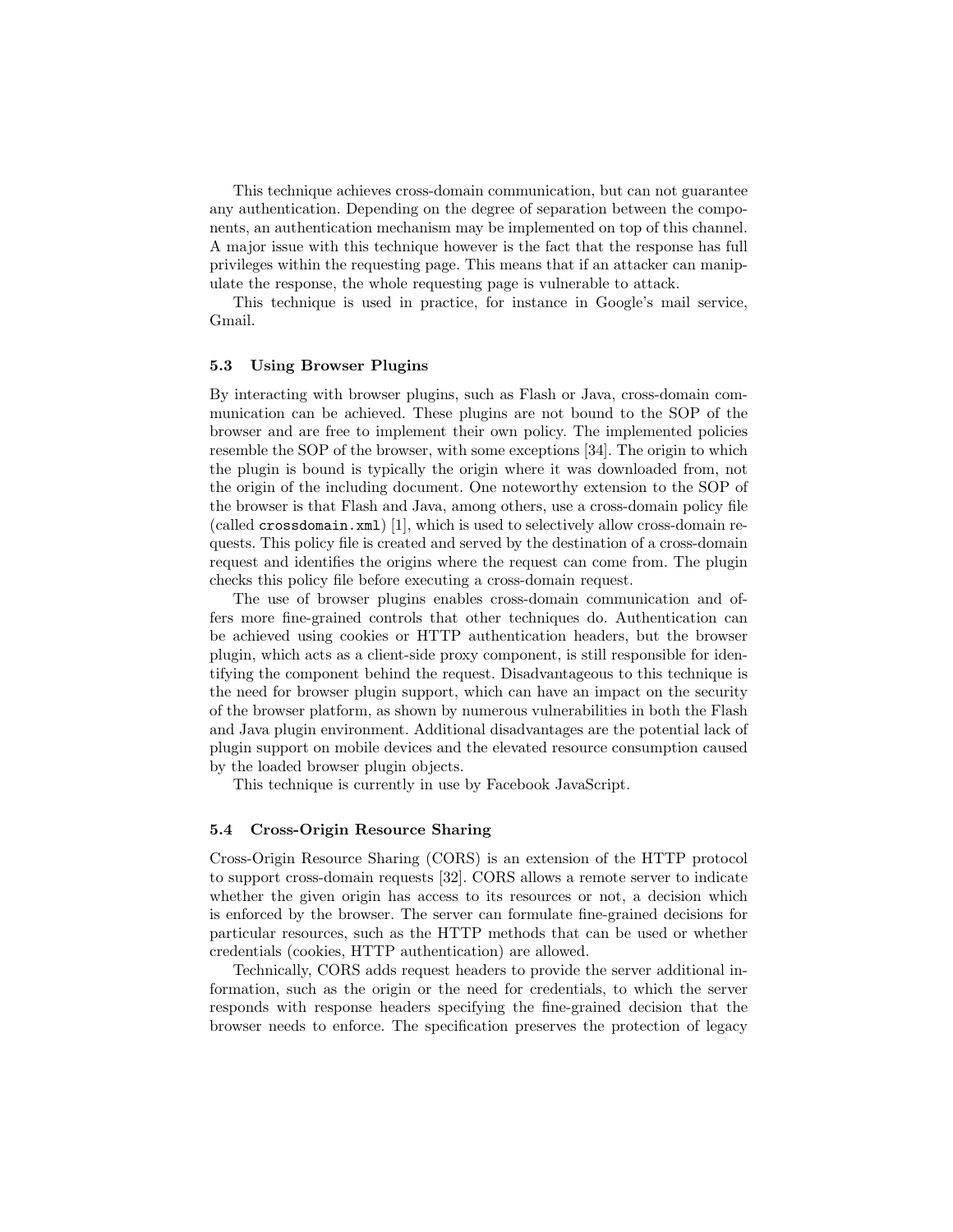operations, which have no knowledge about CORS, using a deny-by-default approach.

This solution is a durable, long-term approach to enabling cross-domain communication. It even offers support for authentication, using cookies or HTTP authentication. A disadvantage with the specification is the domain-based identification of origins, which makes it hard for a remote server to distinguish requests coming from two different components from within the same origin. As experiments have shown, using CORS in conjunction with the unique origin of the sandbox attribute leads to a null-origin being associated with the request. This behavior can be attributed to the sandbox being a "privacy-sensitive" context [2].

The CORS specification is still a W3C working draft, but is already supported in major browsers. Since CORS only specifies an algorithm, browser vendors are free to implement it how they see fit. Firefox and Chrome have extended the traditional XHR communication mechanism with this additional functionality. Internet Explorer has implemented it as the new XDomainRequest API, due to previous security issues with the implementation of XHR [9].

# 6 Advanced Fine-Grained Control

In this section, we present three approaches which are aimed at providing finegrained control over component behavior in a mashup. The first approach focuses on enforcing a policy on JavaScript code, either with or without specific browser-side support. A second approach mediates access to specific objects, thus enabling the enforcement of a security policy. A third approach is aimed at enabling information flow control for JavaScript.

### 6.1 Policy Enforcement Techniques for JavaScript

ConScript enables the specification and enforcement of fine-grained security policies for JavaScript in the browser [21]. Such policies can be used to control the script behavior, such as disallowing calls to certain functions (e.g. eval), or preventing the script from accessing cookies. To ease the task of writing policies, ConScript supports automatic policy generation trough static analysis of serverside code or run-time analysis of client-side code. Technically, ConScript supports the enforcement of security advice within the JavaScript engine. The advantage of this approach is its effectivity, since all indirections and ambiguities, such as different paths to the same function, are eliminated inside the JavaScript engine.

Self-protecting JavaScript [29] provides similar security features, but does not require specific support within the browser. Policy enforcement is achieved by wrapping security-sensitive JavaScript operations before normal script execution. As a consequence of not depending on browser-support, this technique faces several challenges, such as covering all access paths to a specific function or preventing wrapped operations to be restored by the malicious script. Several of these issues have been addressed in a follow-up paper [25], while others will be resolved in future research.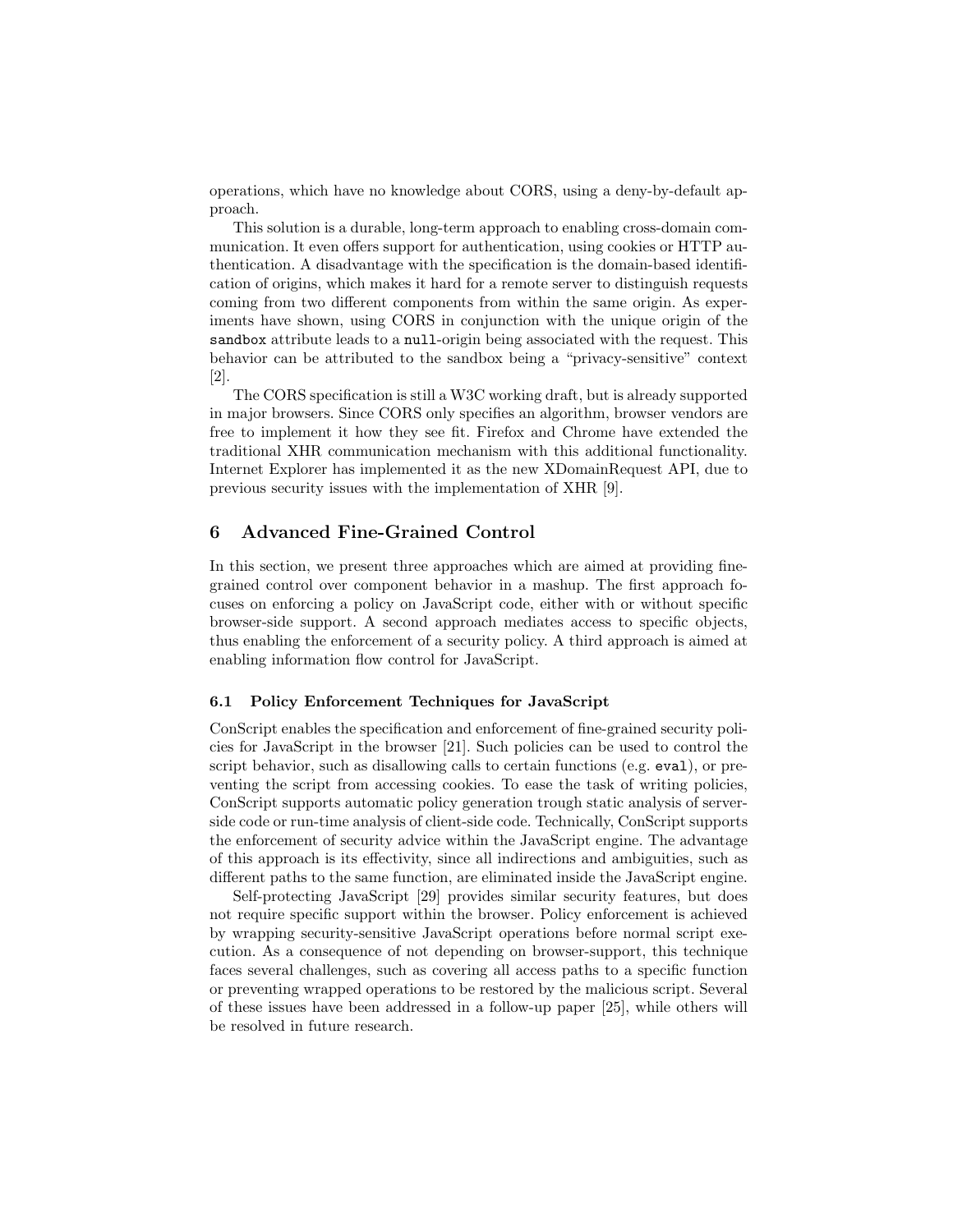#### 6.2 Mediating Access to Objects

Object views offer a fine grained control over shared objects in a JavaScript environment [26]. By creating and sharing a view of an object, instead of the full object, all calls to the object pass through the view, where a security policy can be enforced. An example application scenario is a document sharing policy, where the HTML document is a shared object. A view of this document can enforce the security policy, where a component can have read-only access to the entire DOM tree, and only gets write access to within its boundaries.

AdJail [30] offers a technique to mediate access to advertisements, which are embedded as a DOM object. Advertisements are executed separately in a sandboxed environment, where they can cause no harm. In order to preserve the user experience and to enable ad-specific services, such as compatibility with ad network targeting algorithms or billing operations, a mediation technique selectively forwards specific operations, such as visualizing content and forwarding of user interface events, between the sandbox and hosting page.

### 6.3 Information Flow Control for JavaScript

Applying information flow control (IFC) to mashup components on the clientside can prevent the leaking of sensitive data. A lattice-based approach to mashup composition [24] prevents unauthorized leaking between origins. Authorized sharing can be enabled by so-called escape hatches, which allow the declassification of specific content items. Related work is Mash-IF [20], which presents a client-side solution for enabling information flow control by means of a browser extension. The extension supports the identification of sensitive data and uses a reference monitor to prevent unauthorized disclosure within the mashup.

Additionally, secure multi-execution achieves non-interference between different levels in the security lattice, by executing a script for each security level, which results in only a limited run-time overhead on multi-core client machines [8].

# 7 Discussion

The overview in Figure 3 shows the compliance of the discussed solutions with the security requirements for separation and interaction. The table also indicates whether a technique is currently supported by mainstream browsers or not. From this table – and the earlier discussion – it can be concluded that the use of iframes combined with postMessage offers separation and interaction in a standardized way, without much overhead. Stronger separation can be achieved by using sandboxed iframes. For script separation within the same execution environment, Caja is most widely used and has the strongest formal background. The techniques to enable communication have not been summarized in a table, because there are too many differences between different techniques. The conclusion for this category is that the use of CORS is the recommended solution, since it is a soon-to-be-standardized approach, with very limited overhead.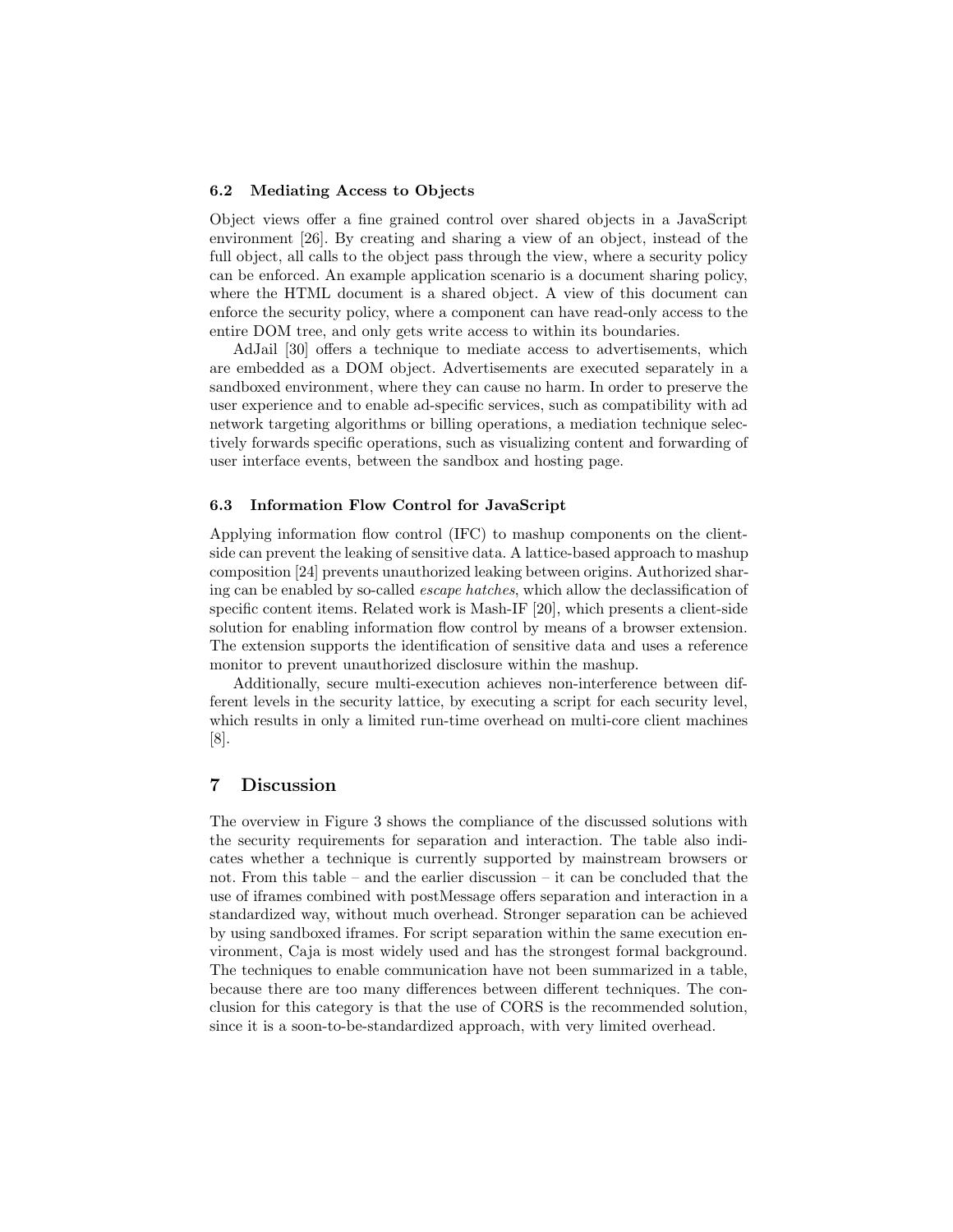|                            | <b>Separation</b> |               |                                     | <b>Interaction</b> |                  |                                 |                                   |
|----------------------------|-------------------|---------------|-------------------------------------|--------------------|------------------|---------------------------------|-----------------------------------|
|                            | <b>DOM</b>        | <b>Script</b> | <b>Applicable in</b><br>same domain | Confidentiality    | <b>Integrity</b> | Mutual<br><b>Authentication</b> | Standardized/<br><b>Supported</b> |
| iframe                     | yes               | yes           | no                                  | N/A                | N/A              | N/A                             | yes                               |
| script                     | no                | no            | no                                  | no                 | no               | no                              | yes                               |
| iframe + postmessage       | yes               | yes           | no                                  | yes                | yes              | yes                             | yes                               |
| sandbox + postmessage      | yes               | yes           | yes                                 | yes                | yes              | yes                             | yes                               |
| subspace                   | yes               | yes           | no                                  | yes                | yes              | yes                             | yes                               |
| smash                      | yes               | yes           | no                                  | yes                | yes              | yes                             | yes                               |
| module                     | yes               | yes           | yes                                 | yes                | yes              | possible                        | no                                |
| mashupOS                   | yes               | yes           | yes                                 | yes                | yes              | possible                        | no                                |
| Omash                      | yes               | yes           | yes                                 | yes                | yes              | possible                        | no                                |
| Adsafe                     | yes               | yes           | yes                                 | yes                | yes              | possible                        | yes                               |
| <b>Facebook JavaScript</b> | yes               | yes           | yes                                 | yes                | yes              | possible                        | yes                               |
| Caja                       | yes               | yes           | yes                                 | yes                | yes              | possible                        | yes                               |

Figure 3. Overview: Separation/Isolation and Interaction. Note: mutual authentication is most of the time not available, but can be implemented (indicated by "possible").

If we revisit the running example from the beginning of the paper, we can use the following techniques to meet the security requirements: a client-side mashup composes the application by separating the components using iframes (all different domains, so no need to use sandboxes). Interaction between banking an brokerage component is enabled using postMessage, with access-control to ensure that the advertising component does not try to request private information. Both banking an brokerage component also expose an API to retrieve relevant keywords, which is publicly available, and can be used by the advertising component. The banking and brokerage component can communicate with their servers using traditional XHR. The advertising component can retrieve specific advertisements using CORS, where the remote server allows requests coming from the domain of the advertising component.

Opportunities for future work and developments for building secure mashups are available both within the currently existing techniques as in the evolution of mashups. One way currently existing techniques can be improved is by solving the remaining issues, such as the authentication problems with the use of unique-origin sandboxes [2]. Another important improvement is the support for web developers. The proposed security mechanisms, such as the postMessage API and CORS specification serve their purpose, but expose too many low level details to the developers. An abstraction on top of the postMessage API could allow developers to define a public interface in some form of interface definition language, which is then translated to the corresponding, low level message handler. Similarly, the CORS specification enables cross-domain communication, but the header injection at the server-side needs to be encapsulated by frameworks and management tools, to relieve the implementation and management burden.

A growing mashup popularity will lead to changing requirements, especially the need for fine-grained control techniques. The selective restrictions introduced by the sandbox attribute are a step in the right direction, but more fine-grained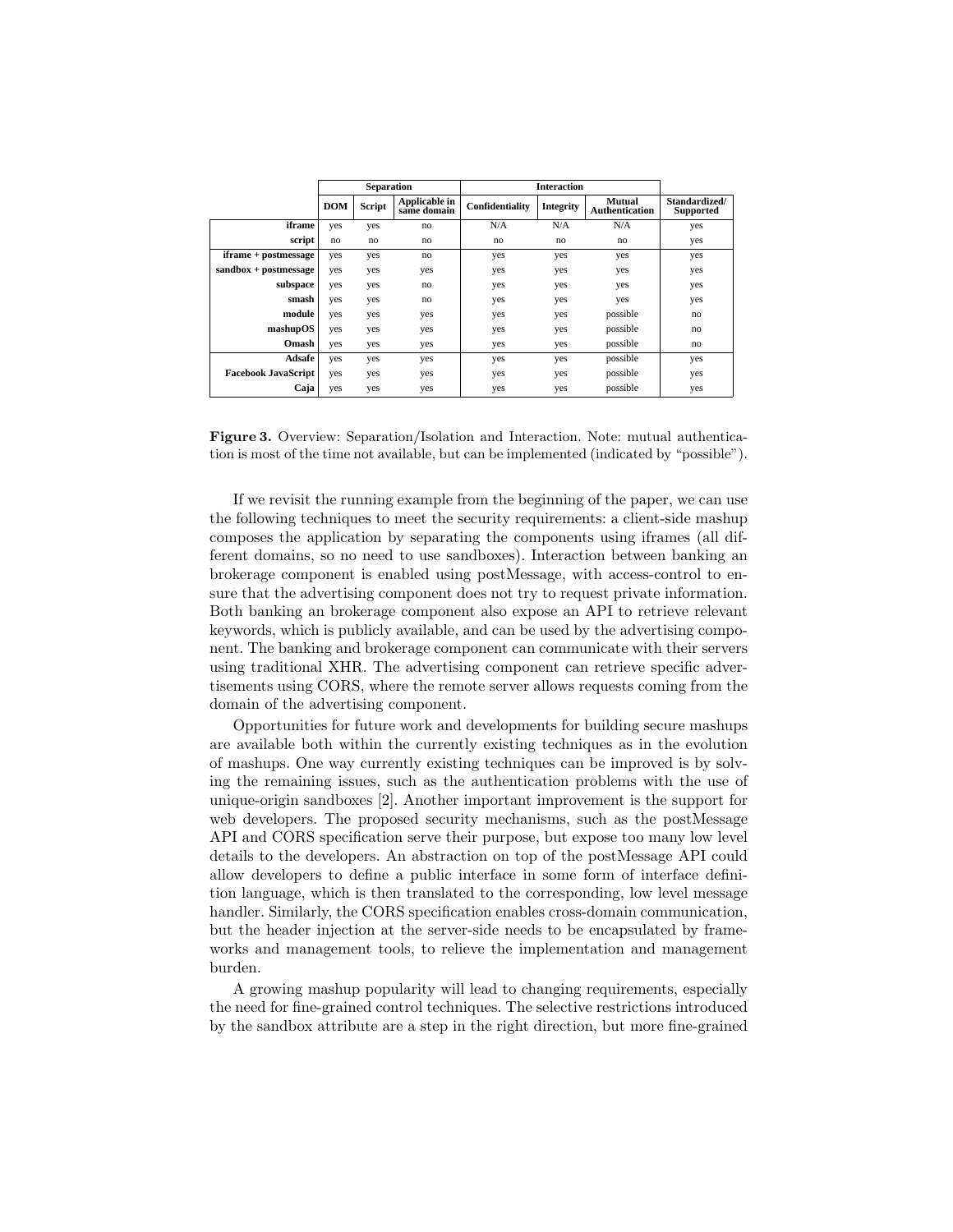control will be needed in the future, an evolution started by the techniques presented in Section 6. Providing secure, fine-grained policy enforcement techniques will enable developers and integrators to compose mashups, which respect specified policies. This is especially important for complex enterprise mashups, where regulations, service level agreements or contracts may need to be respected.

# Acknowledgements

This research is partially funded by the Interuniversity Attraction Poles Programme Belgian State, Belgian Science Policy, IBBT, the Research Fund K.U. Leuven and the EU-funded FP7-projects WebSand and NESSoS.

# References

- 1. Adobe Systems Inc. Cross-domain policy file specification. http://www.adobe. com/devnet/articles/crossdomain\_policy\_file\_spec.html, January 2010.
- 2. A. Barth, C. Jackson, and I. Hickson. The web origin concept. http://tools. ietf.org/html/draft-abarth-origin-07, June 2010.
- 3. A. Barth, C. Jackson, and J. C. Mitchell. Securing frame communication in browsers. In In Proceedings of the 17th USENIX Security Symposium (USENIX Security 2008), 2008.
- 4. S. Crites, F. Hsu, and H. Chen. Omash: Enabling secure web mashups via object abstractions. In Proceedings of the 15th ACM conference on Computer and communications security, pages 99–108. ACM, 2008.
- 5. D. Crockford. The module tag. http://www.json.org/module.html, October 2006.
- 6. D. Crockford. Adsafe. http://www.adsafe.org/, December 2009.
- 7. F. De Keukelaere, S. Bhola, M. Steiner, S. Chari, and S. Yoshihama. Smash: Secure component model for cross-domain mashups on unmodified browsers. In Proceedings of the 17th international conference on World Wide Web, pages 535– 544. ACM, 2008.
- 8. D. Devriese and F. Piessens. Non-interference through secure multi-execution. In 2010 IEEE Symposium on Security and Privacy Proceedings, pages 109–124, 2010.
- 9. S. Dutta. Client-side cross-domain security. http://msdn.microsoft.com/ library/cc709423.aspx, June 2008.
- 10. Facebook Developer Wiki. Cross domain communication. http:// wiki.developers.facebook.com/index.php/Cross\_Domain\_Communication, January 2009.
- 11. Facebook Developer Wiki. FBJS. http://wiki.developers.facebook.com/ index.php/FBJS, August 2010.
- 12. Harmonia, Inc. Liquidapps. http://www.liquidappsworld.com/, 2010.
- 13. I. Hickson and D. Hyatt. Html 5 working draft. http://www.w3.org/TR/html5/, June 2010.
- 14. I. Hickson and D. Hyatt. Html 5 working draft cross-document messaging. http: //www.w3.org/TR/html5/comms.html#crossDocumentMessages, June 2010.
- 15. I. Hickson and D. Hyatt. Html 5 working draft the sandbox attribute. http:// www.w3.org/TR/html5/the-iframe-element.html#attr-iframe-sandbox, June 2010.